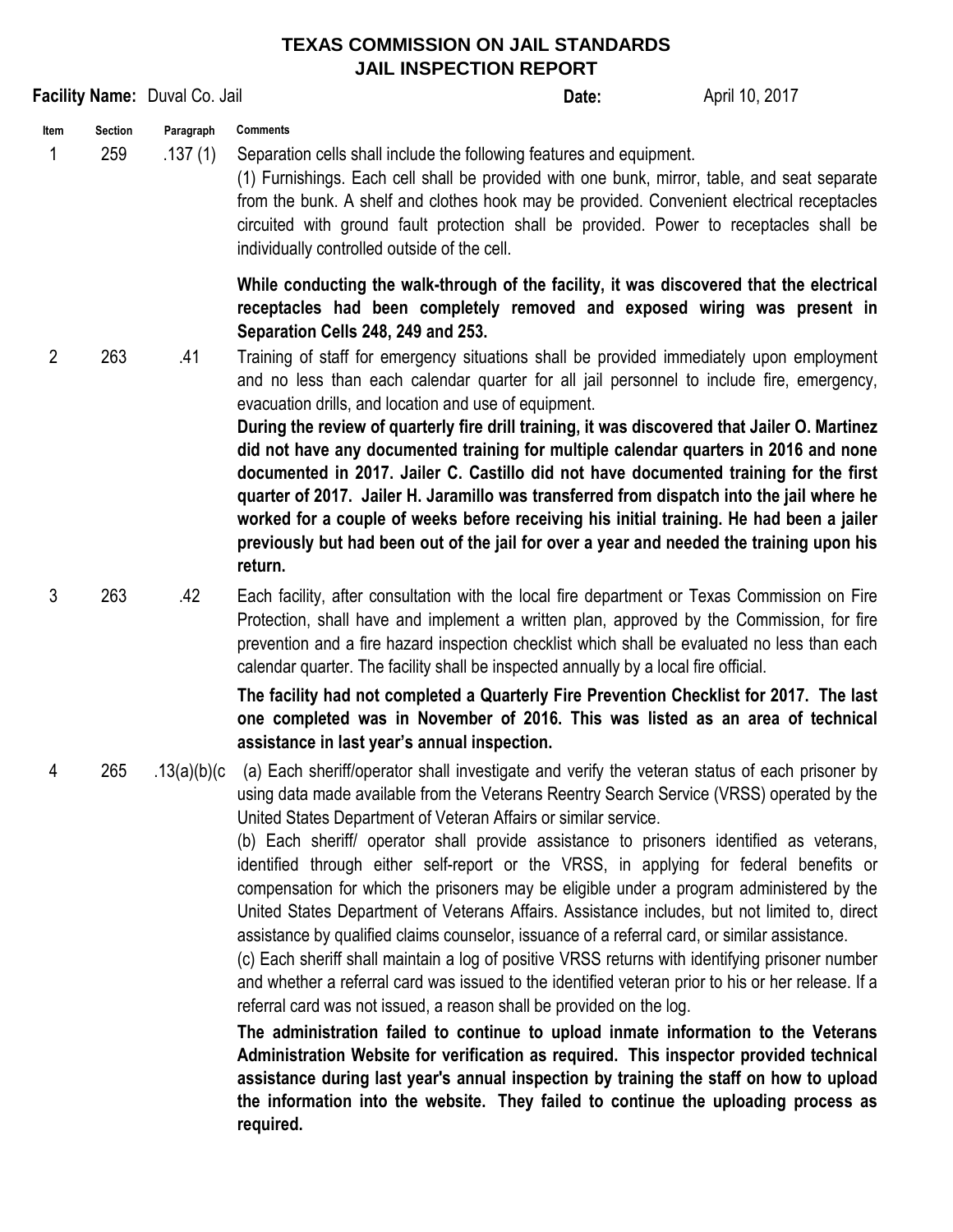## **TEXAS COMMISSION ON JAIL STANDARDS JAIL INSPECTION REPORT**

5 273 .5(2) (2) Identification. Procedures for intake screening to identify inmates who are known to be or observed to be mentally disabled and/or potentially suicidal and procedures for compliance with Code of Criminal Procedure Article 16.22 and referrals to available mental health officials;

> **During the review of inmate medical records and mental health screening forms, the magistrate, mental health and medical were not always being notified as required. Officers were conducting good interviews and noting down relevant information such as prior / current mental health issues, previous suicide attempts, inmates fears and several "red flags". However, after conducting these interviews, the proper notifications were not transpiring on a consistent basis.**

6 273 .6(1)(3)(4)(5 Inmates exhibiting behavior indicating that they are a danger to themselves or others shall be  $\left( \right)$ managed in such a way as to minimize the threat of injury or harm. If restraints are determined to be necessary, they shall be used in a humane manner, only for the prevention of injury, and not as a punitive measure.

(1) The decision to apply restraints shall be made by supervisory or medical personnel. Appropriate staff should assess the inmate's medical condition.

(3) A documented observation of the inmate shall be conducted every 15 minutes, at a minimum. The observations should include an assessment of the security of the restraints and the circulation to the extremities.

(4) The inmate should receive medical care a minimum of every 2 hours, to include changing position, exercising extremities, offering nourishment and liquids, offering toilet facilities, checking for medication needs, and taking vital signs. These checks shall be documented.

(5) Documentation of use of restraints shall include, but not be limited to the following: the events leading up to the need for restraints, the time the restraints were applied, the justification for their use, observations of the inmate's behavior and condition, the 15-minute checks and the time the restraints were removed.

**While reviewing logs on restraints and the use of a restraint chair, it was determined that the observation rounds were normally 10 to 15 minutes over the requirement. It was also discovered that inmates were in the restraints over the two hour limit with no medical checks being conducted as outlined in the standard. In the majority of logs reviewed, the time/date of when restraints were applied and/or removed was not documented.**

7 275 .1 There shall be a two-way voice communication capability between inmates and jailers, licensed peace officers, bailiffs, and designated staff at all times.

> **During the course of the walk-through of the facility, it was discovered that the intercoms in Holding Cells 209, 210 and both detox cells were inoperable. The administration was informed to take all the cells off-line for use until repairs were completed.**